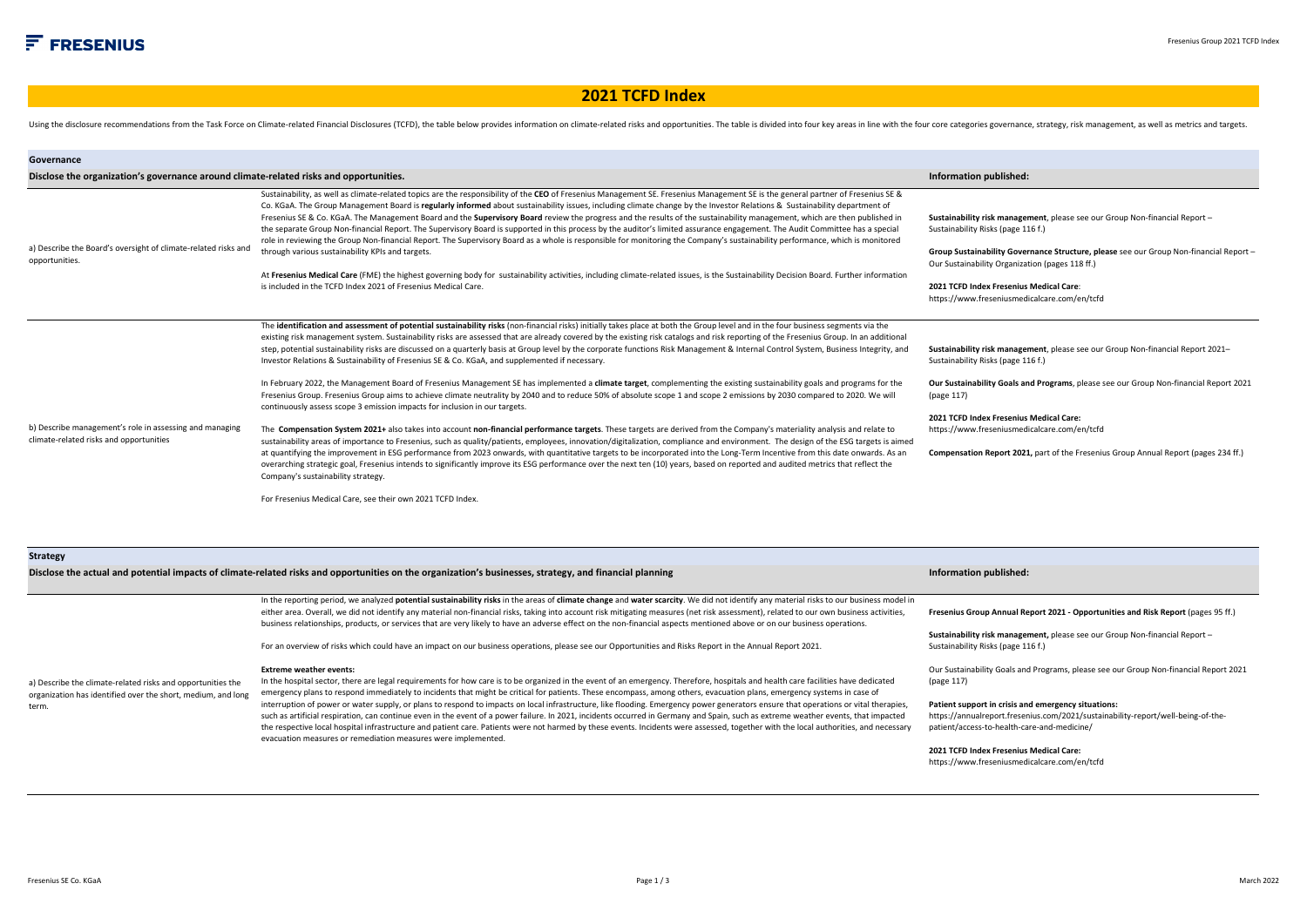| b) Describe the impact of climate-related risks and<br>opportunities on the organization's businesses, strategy, and<br>financial planning | In the future, we intend to record and assess sustainability risks across the Group in a more harmonized approach together with financial, legal, and compliance risks. This will<br>enable us to achieve an integrated view of our impact on the issues (inside-out perspective) on the one hand and the impact of the issues on Fresenius (outside-in) on the other.<br>This allows us to assess their short-, medium- or long-term financial impacts as well as their impacts on society and the environment. In the area of human rights, we have already<br>started to do this. | Sustainability risk management, please see our Group Non-financial Report 2021 -<br>Sustainability Risks (page 116 f.)          |
|--------------------------------------------------------------------------------------------------------------------------------------------|--------------------------------------------------------------------------------------------------------------------------------------------------------------------------------------------------------------------------------------------------------------------------------------------------------------------------------------------------------------------------------------------------------------------------------------------------------------------------------------------------------------------------------------------------------------------------------------|---------------------------------------------------------------------------------------------------------------------------------|
|                                                                                                                                            | In February 2022, the Management Board of Fresenius Management SE has implemented a climate target, complementing the existing sustainability goals and programs for the<br>Fresenius Group. Fresenius Group aims to achieve climate neutrality by 2040 and to reduce 50% of absolute scope 1 and scope 2 emissions by 2030 compared to 2020. We will<br>continuously assess scope 3 emission impacts for inclusion in our targets.                                                                                                                                                  |                                                                                                                                 |
|                                                                                                                                            | By enhancing the consistency and comparability of our climate change information, we help our customers, investors and financial analysts to better evaluate our climate change<br>performance and carbon footprint. Transparency around climate change data also plays an increasing role for other relevant stakeholders.                                                                                                                                                                                                                                                          | Our Sustainability Goals and Programs, please see our Group Non-financial Report 2021<br>(page 117)                             |
|                                                                                                                                            | Thus, we are convinced that transparency on our initiatives, the resilience of the health care industry as well as the anticipation of shifts in market and consumer preferences<br>provides for a competitive advantage, if managed responsibly.                                                                                                                                                                                                                                                                                                                                    | 2021 TCFD Index Fresenius Medical Care:<br>https://www.freseniusmedicalcare.com/en/tcfd                                         |
| into consideration different climate-related scenarios,<br>including a 2°C or lower scenario.                                              | To better understand the impact of climate change into our business strategy of the four business segments, the Management Board of Fresenius decided, to evaluate relevant<br>c) Describe the resilience of the organization's strategy, taking strategic KPIs for the material matters Social, Compliance, Employees, Environment, and Human Rights and define a strategy per business segment for improvin<br>these KPIs. This ambition translates into the structure of the Compensation System 2021+.                                                                           |                                                                                                                                 |
|                                                                                                                                            | Ambition: In February 2022, the Management Board of Fresenius Management SE has implemented a climate target, complementing the existing sustainability goals and programs<br>for the Fresenius Group. Fresenius Group aims to achieve climate neutrality by 2040 and to reduce 50% of absolute scope 1 and scope 2 emissions by 2030 compared to 2020. We<br>will continuously assess scope 3 emission impacts for inclusion in our targets.                                                                                                                                        |                                                                                                                                 |
| <b>Risk Management</b><br>Disclose how the organization identifies, assesses, and manages climate-related risks.                           |                                                                                                                                                                                                                                                                                                                                                                                                                                                                                                                                                                                      | Information published:                                                                                                          |
|                                                                                                                                            | The identification and assessment of potential sustainability risks (non-financial risks) initially takes place at both the Group level and in the four business segments via the existing                                                                                                                                                                                                                                                                                                                                                                                           | Opportunities and Risk Report, please see Fresenius Group Annual Report 2021 (pages<br>95 ff.)                                  |
| a) Describe the organization's processes for identifying and<br>assessing climate-related risks.                                           | risk management system. Sustainability risks are assessed that are already covered by the existing risk catalogs and risk reporting of the Fresenius Group. In an additional step,<br>potential sustainability risks are discussed on a quarterly basis at Group level by the corporate functions Risk Management & Internal Control System, Business Integrity and<br>Investor Relations & Sustainability of Fresenius SE & Co. KGaA, and supplemented if necessary.                                                                                                                | Sustainability risks, please see our Group Non-financial Report - Sustainability Risks<br>(page 116 f.)                         |
|                                                                                                                                            |                                                                                                                                                                                                                                                                                                                                                                                                                                                                                                                                                                                      | 2021 TCFD Index Fresenius Medical Care:<br>https://www.freseniusmedicalcare.com/en/tcfd                                         |
|                                                                                                                                            | In the future, we intend to record and assess sustainability risks across the Group in a more harmonized approach together with financial, legal, and compliance risks. This will<br>enable us to achieve an integrated view of our impact on the issues (inside-out perspective) on the one hand and the impact of the issues on Fresenius (outside-in) on the other.<br>This allows us to assess their short-, medium- or long-term financial impacts as well as their impacts on society and the environment. In the area of human rights, we have already                        | Opportunities and Risk Report, please see Fresenius Group Annual Report 2021 (pages<br>95 ff.)                                  |
|                                                                                                                                            | started to do this.                                                                                                                                                                                                                                                                                                                                                                                                                                                                                                                                                                  | Sustainability risks, please see our Group Non-financial Report 2021 - Sustainability Risks<br>(page 116 f.)                    |
|                                                                                                                                            | In 2021, business segments performed water-stress assessmens of their operations:<br>Fresenius Medical Care regularly identifies and evaluates environmental risks as part of its enterprise risk management. In 2021, Fresenius Medical Care used Task Force on<br>Climate-related Financial Disclosures (TCFD) standards as guidelines in this process for the first time. Additional risk examples were added to the risk catalog and specific                                                                                                                                    | Water management in our business segments, please see our Group Non-financial Report<br>2021 - Water Management (pages 204 ff.) |
| related risks                                                                                                                              | b) Describe the organization's processes for managing climate- assessments were performed, for example concerning water stress and climate change vulnerability.<br>Water availability at Fresenius Kabi's production sites is important to ensure business continuity. The business segment analyzes the water situation using the World Resources                                                                                                                                                                                                                                  | 2021 TCFD Index Fresenius Medical Care:<br>https://www.freseniusmedicalcare.com/en/tcfd                                         |